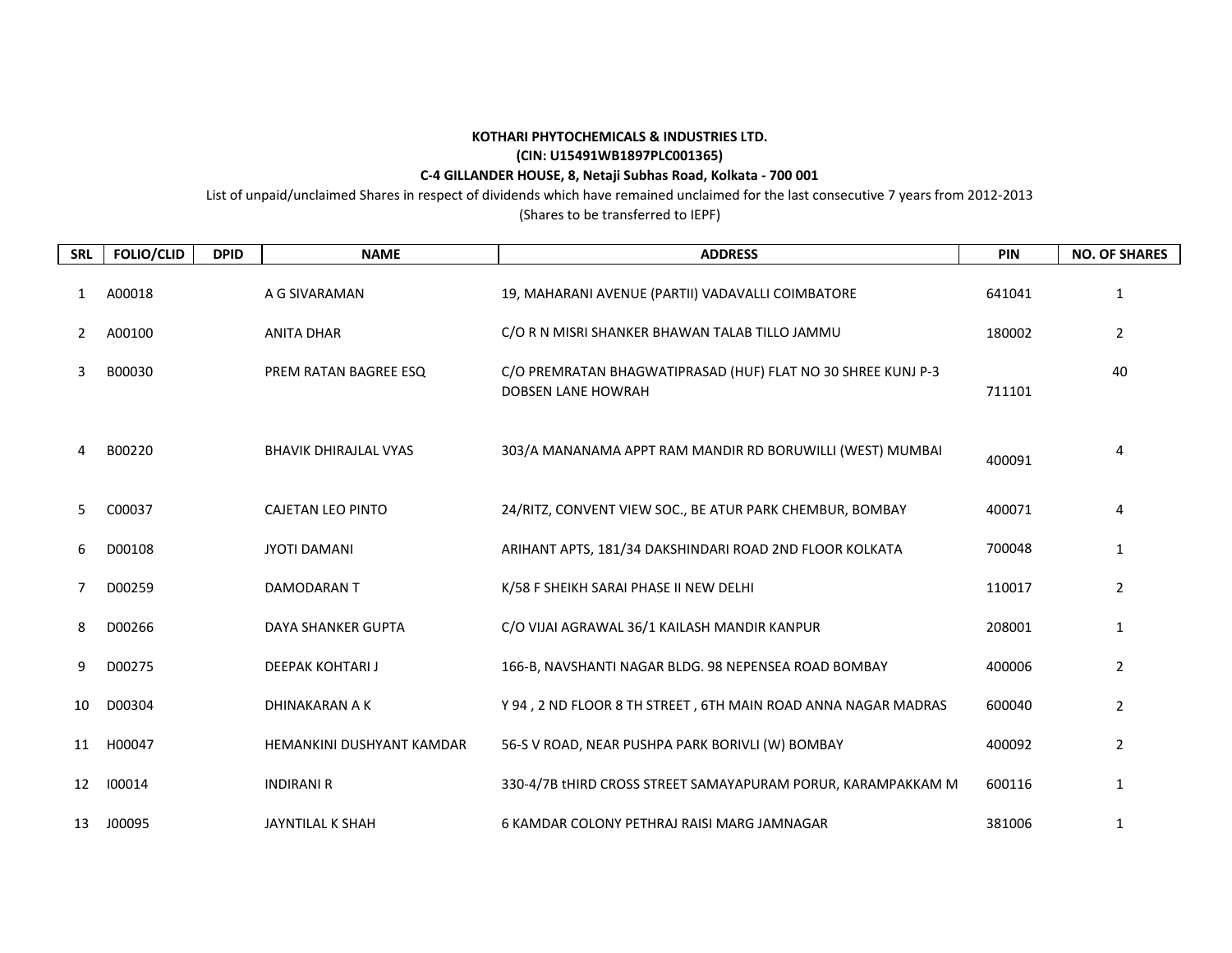| 14 | J00125 | <b>JUGAL KISHORE TAPARIA</b> | TAPARIA SADAN SECOND FLOOR 21 BASIN WATER WORKS STREET CHENNA                                          | 600079 | 2              |
|----|--------|------------------------------|--------------------------------------------------------------------------------------------------------|--------|----------------|
| 15 | K00054 | <b>KRISHAN KOTHARI</b>       | 159 AHIRITOLA STREET KOLKATA                                                                           | 700005 | $\mathbf{1}$   |
| 16 | K00061 | <b>SHANTI KOTHARI</b>        | 159 AHIRITOLA STREET KOLKATA                                                                           | 700005 | $\mathbf{1}$   |
| 17 | K00074 | KAMLA DEVI KOTHARI           | GANGA NIWAS BG-99 RABINDRA PALLY KRISHNA PUR KOLKATA                                                   | 700101 | $\mathbf{1}$   |
| 18 | K00080 | K C PATTABIRAMAN             | FLAT NO A1 2ND FLOOR VACHA MANERE OLD NO 11 NEW NO 27 1ST<br>MAIN ROAD KASTURIBAI NAGAR ADYAR, CHENNAI | 600020 | $\mathbf{1}$   |
| 19 | K00110 | KAILASH CHANDRA GAUR         | A D SINGH COMPOUND VILL. BAMHUKUTTA PO. DULIAJAN DT.<br>DIBRUGARH, ASSAM                               | 786602 | 1              |
| 20 | K00131 | KAMALAKAR M BANGERA          | A 402 SAIDHAM COMPLEX P K ROAD EXTN NAMGR MULUND W BOMBAY                                              | 400080 | 4              |
| 21 | K00225 | <b>KURIAN PJ</b>             | <b>6 KANGAYARPURAM MADRAS</b>                                                                          | 600004 | 4              |
| 22 | M00017 | LUXMI DEVI MUNDHRA           | C/O MR GOPAL DAS MUNDHRA MUNDHRA BEARING & MILL STORES 25<br>STRAND ROAD ROOM NO.312 KOLKATA           | 700001 | 32             |
| 23 | M00092 | <b>SHALINI MOHTA</b>         | 40 DUM DUM ROAD KOLKATA                                                                                | 700074 | $\overline{2}$ |
| 24 | M00104 | SANJAY KUMAR MAHESWARY       | C/O. RASHMI & CO. CHARTERED ACCOUNTANTS 213 TODI CHAMBERS 2<br>LAL BAZAR STREET KOLKATA                | 700001 | 20             |
| 25 | M00158 | MADHU SUDAN TIBREWAL         | C/O SAHSRU FINANCE PVT LIMITED 9/12 LAL BAZAR STREET "A" BLOCK<br>FIRST FLOOR CALCUTTA -               | 700001 | 4              |
| 26 | M00207 | <b>MANISH KUMAR</b>          | C/O BHOLA PRASAD 83, ASHOKA PLACE EXHIBITION ROAD PATNA.                                               | 831001 | $\overline{2}$ |
| 27 | M00215 | <b>MANISHA SRIVASTAVA</b>    | KUMAR KONJ BUILDING DAYAL BAGH ROAD AGRA                                                               | 282005 | $\overline{2}$ |
| 28 | M00221 | <b>MANOHAR M JAVA</b>        | 8 ALI MANOR 2ND FLOOR LITTLE CTIBBS RD MALABAR HILL BOMBAY                                             | 400006 | $\overline{2}$ |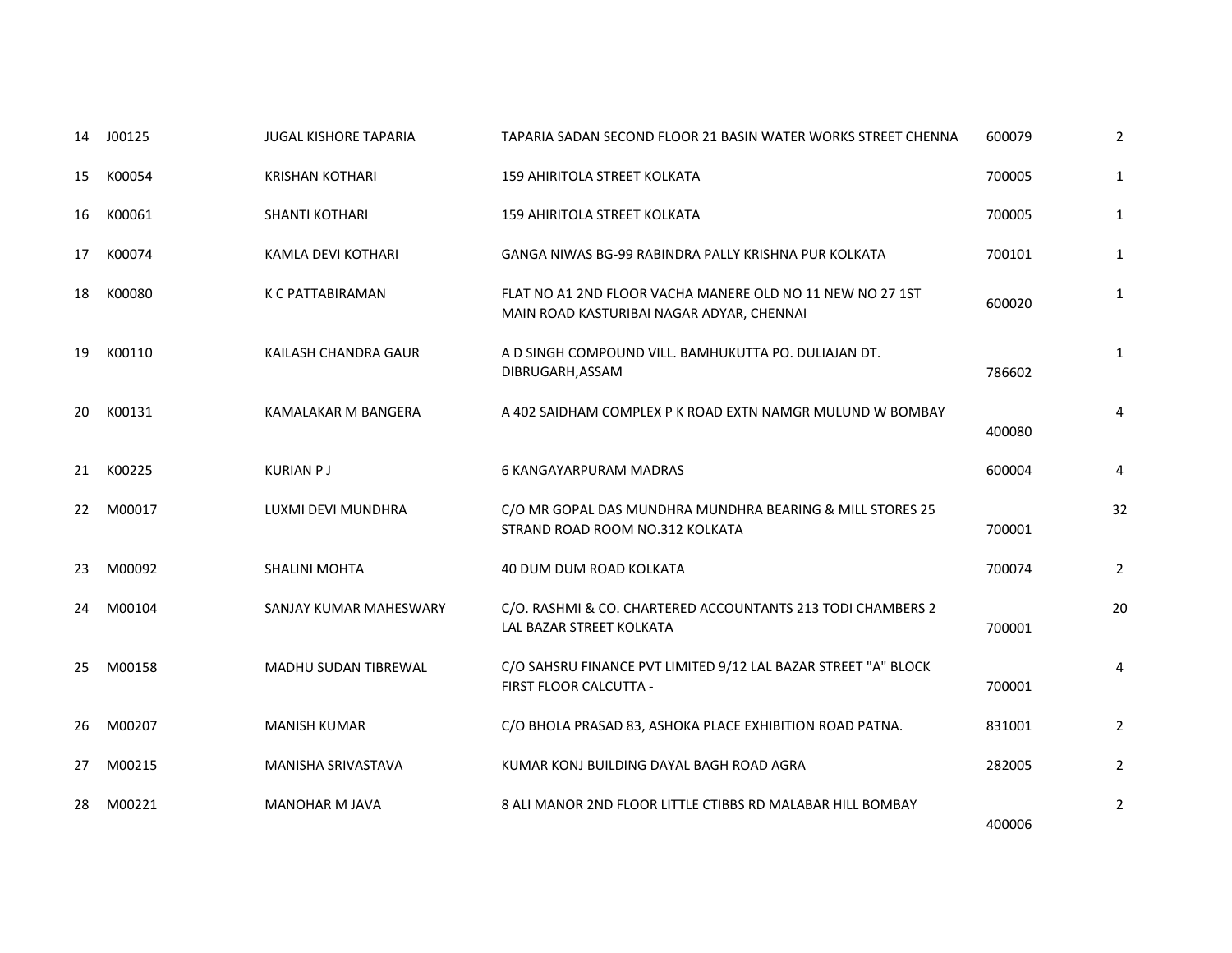| 29 | M00244 | <b>MARIO PINTO</b>          | 24 RITZ CONVENTVIEW BEHIND ATUR PARK CHEMBUR BOMBAY                                        | 400071 | 3              |
|----|--------|-----------------------------|--------------------------------------------------------------------------------------------|--------|----------------|
| 30 | N00006 | P. K. GOVINDASWAMY NAIDU    | S/O MR. P.KRISHNASWAMY NAIDU 10 LINGANNA CHETTY ST.<br>KAMATCHIAMMANPET GUDIYATTAM N.A.DT. | 632302 | 60             |
| 31 | P00018 | TARULATA KRISHNAKANT PARIKH | C/O. K.M.PARIKH 19 LAD SOCIETY VASTRAPUR AHMEDABAD                                         | 380015 | 2              |
| 32 | P00052 | P MANICKAM                  | P MANICKAM B.SC, CAIIB ASST.MANAGER, SYNDICATE BANK GUGAI,<br>SALEM                        | 636006 | $\mathbf{1}$   |
| 33 | P00076 | PADMANABHAN S               | 24 RATNA NAGAR VIRUGAMBAKKAM MADRAS                                                        | 600092 | $\overline{2}$ |
| 34 | P00083 | PANDURANG BAJAJ             | SHAKUNTAL GURUKPRUPA COLONY AMBAJOGAI ROAD LATUR                                           | 413531 | $\mathbf{1}$   |
| 35 | P00127 | POONAM SHARMA V             | 27/2 DHARAMPURA COLONY BATALA - 143 505 DIST GURDASPUR PUNJAB                              | 500026 | $\mathbf{1}$   |
| 36 | P00219 | PV PL RM PALANIAPPAN        | S/O RAMAN CHETTIAR, PUDUMANAI III ST, RAYAVARAM POST,<br>PUDUKKOTTAI DIST.                 | 622506 | $\overline{2}$ |
| 37 | R00005 | PRINCESS SHOBHANA RANA      | C-449 SUSHANT LOK-I GURGAON(HARYANA)                                                       | 122002 | 3520           |
| 38 | R00020 | P. ROHINI S. RAO            | W/O PAPU SHANMUYA RAO PAPU & SONS DOWLISHWARAM EAST<br>GODAVARI DIST. ANDHRA PRADESH       | 533125 | 40             |
| 39 | R00021 | A. K. RANGARAJAN            | PLOT NO: 9 8TH CROSS STREET NEAR IIND MAIN ROAD MANGALANAGAR<br>PORUR CHENNAI              | 600116 | 29             |
| 40 | R00045 | R RAGHU NATHAN              | 54 R V NAGAR MADRAS                                                                        | 600051 | 5              |
| 41 | R00080 | RAJANARAYANAN K             | MAHALAKSHMI OPP PRESENTATION HIGH SCHOOL CHEVAYOUR CALICUT                                 | 673017 | $\mathbf{1}$   |
| 42 | R00119 | <b>RAJIV KUMAR SINGH</b>    | 41, ANKUL, GULMOHAR CROSS RD 10, J V P D S BOMBAY                                          | 400049 | 8              |
| 43 | R00120 | RAJIV KUMAR SINGH           | 41, AUKUR, GULMOHAR CROSS RD, 10, J V P D S BOMBAY                                         | 400049 | 3              |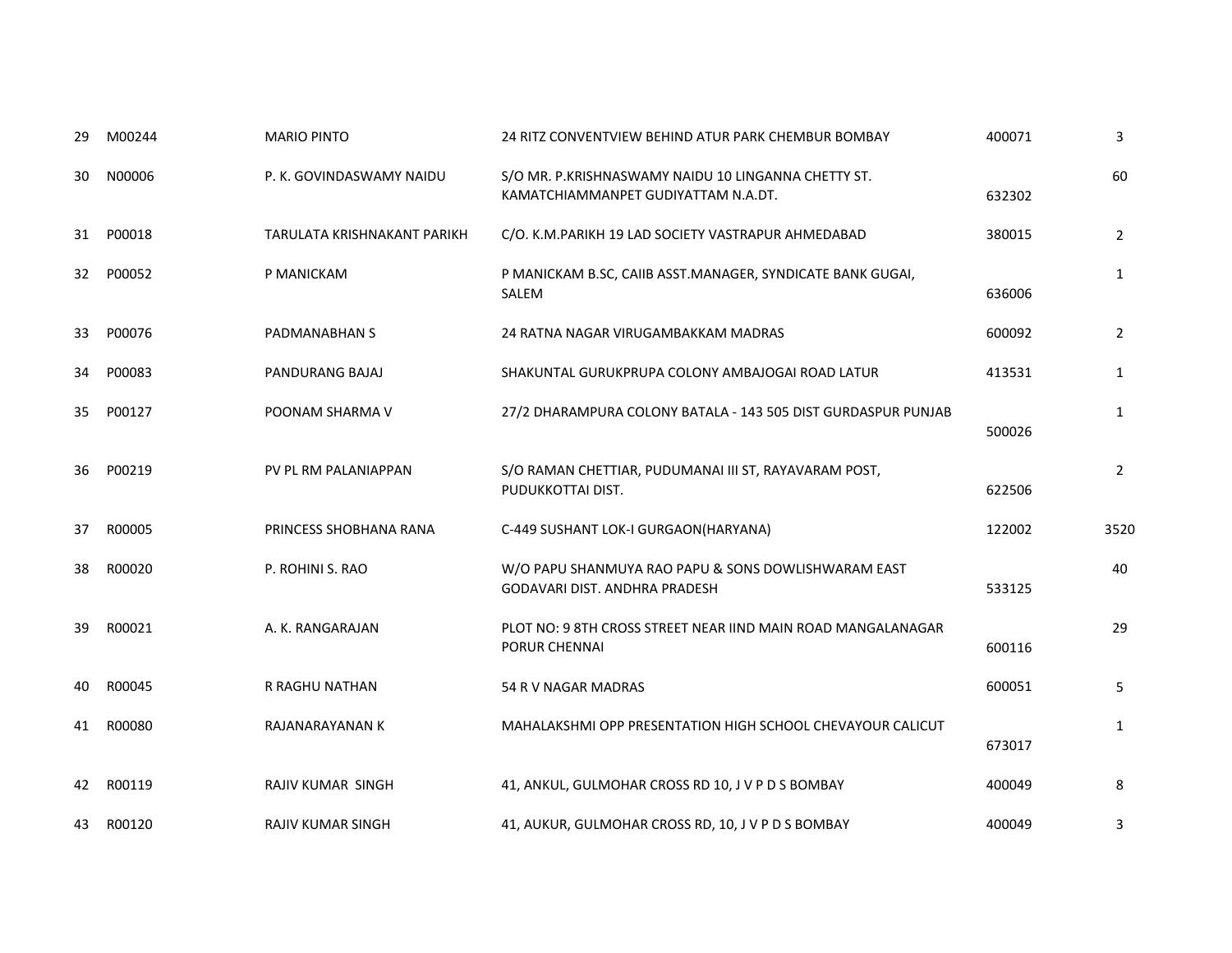| 44  | R00210    | <b>RAVI R</b>          | 1-7, SRIGANESH APARTMENTS 54,B M GARDEN ST, ALWARPET MADRAS                                                       | 600018 | 1              |
|-----|-----------|------------------------|-------------------------------------------------------------------------------------------------------------------|--------|----------------|
| 45  | S00054    | <b>MIRA SIKDAR</b>     | SUKANTA PARK DASHADRAN P.O. R.GOPALPUR DIST.24 PARAGANAS (N)                                                      | 743518 | 4              |
| 46. | S00134    | SANDHYA JAIN           | S RAMAKRISHNAN 21 VENKATASAMY STREET ERODE                                                                        | 638001 | 1              |
| 47  | S00198    | SATHYANARAYANA         | LIG 3, NEW KANTHARAJA URS ROAD KUVEMPUNAGAR MYSORE                                                                | 570023 | 1              |
| 48  | S00209    | SATISH SHARMA          | B-5/77, PASCHIM VIHAR NEW DELHI                                                                                   | 110063 | 4              |
| 49  | S00228    | SEEMA P TRIVEDI        | 12 DEWAN NEKETAN CHEMBUR NAKA SION TROMBAY ROAD<br>CHEMBUR, BOMBAY                                                | 400071 | 4              |
|     | 50 S00237 | <b>SHA KOMAL CHAND</b> | 205 ROYAL PALACE GHOD DOD ROAD SURAT                                                                              | 395007 | 1              |
| 51  | S00238    | <b>SHA KOMAL CHAND</b> | 205 ROYAL PALACE GHOD DOD ROAD SURAT                                                                              | 395007 | 1              |
| 52  | S00239    | <b>SHA KOMAL CHAND</b> | KAMAL KUNJ 205 ROYAL PALACEA GHOD DOD ROAD SURAT                                                                  | 395007 | 1              |
| 53  | S00240    | SHABBIR H MADRASWALA   | C/O H D TRADERS 33 SEMBUDOSS STREET P B 151 MADRAS                                                                | 600001 | 2              |
| 54  | S00270    | SHARAD K AGRAWAL       | OFFICE BLOCK NO FF-3\FF-6 1ST FLOOR MUKTA PLAZA COMPLEX OLD<br>INCOME TAX CHOWK GAURAKSHAN RD AKOLA (MAHARASHTRA) | 444001 | $\overline{2}$ |
| 55  | S00311    | SHRIDHAR MAYEKAR G     | SHREE GANESH BOOK BINDING WORKS R NO 15 B MARKAR BLDG<br><b>GROUND FLOOR 11TH KHETWADI ROAD BOMBAY</b>            | 400004 | $\overline{2}$ |
| 56  | S00359    | SRINIVASAN N           | 11 VALLUVAR STREET KARUR                                                                                          | 639001 | 6              |
| 57  | S00369    | SUBHADRADEVI           | 205, ROYAL PALACE GHOD DOD ROADALLA SURAT                                                                         | 395007 | 1              |
| 58  | S00449    | <b>SUREKHA KUMARI</b>  | KAMAL KUNJ 205 ROYAL PALACE GHOD DOD ROAD SURAT                                                                   | 395007 | 1              |